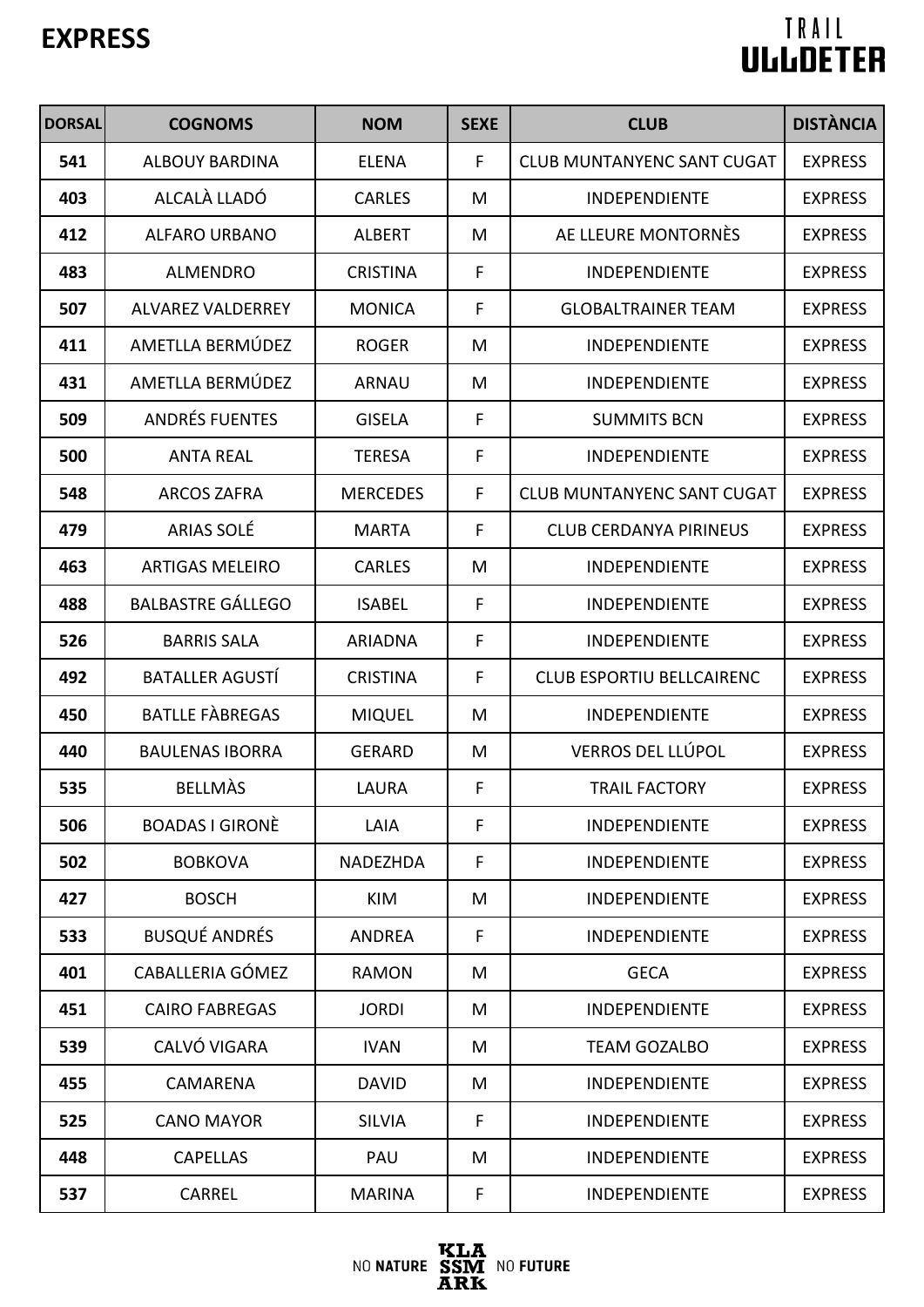| <b>DORSAL</b> | <b>COGNOMS</b>               | <b>NOM</b>         | <b>SEXE</b> | <b>CLUB</b>                      | <b>DISTÀNCIA</b> |
|---------------|------------------------------|--------------------|-------------|----------------------------------|------------------|
| 528           | CARRERAS MITJÀ               | LAURA              | F           | <b>INDEPENDIENTE</b>             | <b>EXPRESS</b>   |
| 516           | <b>CARRO VILELLA</b>         | <b>OLGA</b>        | F           | <b>VERROS DEL LLÚPOL</b>         | <b>EXPRESS</b>   |
| 489           | <b>CASAS TUNEU</b>           | <b>BERTA</b>       | F           | COS360                           | <b>EXPRESS</b>   |
| 515           | <b>CASILLANIS</b>            | <b>SUJATA</b>      | F           | <b>CLUB EXCTA.CALELLA</b>        | <b>EXPRESS</b>   |
| 454           | <b>CASSANY ALEMANY</b>       | <b>QUIM</b>        | M           | <b>CLUB TRAIL RUNNING GIRONA</b> | <b>EXPRESS</b>   |
| 530           | <b>CASTILLO LUJAN</b>        | <b>MIREIA</b>      | F           | <b>INDEPENDIENTE</b>             | <b>EXPRESS</b>   |
| 474           | <b>CASTILLO MCMAHON</b>      | <b>JONATHAN</b>    | M           | <b>INDEPENDIENTE</b>             | <b>EXPRESS</b>   |
| 447           | <b>CIURANA FERRAGUTCASES</b> | SALVADOR           | M           | <b>CLUB OLIMPIC FARNERS</b>      | <b>EXPRESS</b>   |
| 453           | <b>COMPANY SERRA</b>         | <b>LLUÍS</b>       | M           | <b>INDEPENDIENTE</b>             | <b>EXPRESS</b>   |
| 437           | <b>CORTADA PALAU</b>         | <b>ARNAU</b>       | M           | <b>INDEPENDIENTE</b>             | <b>EXPRESS</b>   |
| 444           | <b>COVAS DOMENECH</b>        | <b>KEVIN</b>       | M           | <b>INDEPENDIENTE</b>             | <b>EXPRESS</b>   |
| 449           | <b>CRESPI FONT</b>           | <b>GERARD</b>      | M           | <b>INDEPENDIENTE</b>             | <b>EXPRESS</b>   |
| 469           | CRUAÑAS ALBERT               | <b>JOAQUIM</b>     | M           | <b>INDEPENDIENTE</b>             | <b>EXPRESS</b>   |
| 418           | DABAU PUJOL                  | <b>JOSEP</b>       | M           | <b>INDEPENDIENTE</b>             | <b>EXPRESS</b>   |
| 514           | DEL MAZO BARBARA             | <b>ANNA</b>        | F           | <b>INDEPENDIENTE</b>             | <b>EXPRESS</b>   |
| 496           | DOMÈNECH ARRIBAS             | <b>JUDIT</b>       | F           | PUBILLES DE CUIXA FORTA          | <b>EXPRESS</b>   |
| 513           | <b>ENSENYAT RUBI</b>         | <b>MARTA</b>       | F           | <b>INDEPENDIENTE</b>             | <b>EXPRESS</b>   |
| 425           | EUSEBIO GARCIA               | <b>LLUIS</b>       | M           | <b>INDEPENDIENTE</b>             | <b>EXPRESS</b>   |
| 459           | <b>FARRAS MUÑOZ</b>          | <b>JORDI</b>       | M           | INFORMATICA3                     | <b>EXPRESS</b>   |
| 460           | FERNÁNDEZ GALERA             | <b>RUBÉN</b>       | M           | <b>SUMMITS BCN</b>               | <b>EXPRESS</b>   |
| 409           | <b>FERRER MOYANO</b>         | ANGEL              | M           | <b>INDEPENDIENTE</b>             | <b>EXPRESS</b>   |
| 407           | FITÉ DALET                   | <b>ORIOL</b>       | M           | <b>SENSACIONS UVEX</b>           | <b>EXPRESS</b>   |
| 485           | <b>FLORENTÍ</b>              | <b>HELENA</b>      | F           | CLUB NATACIÓ BARCELONA           | <b>EXPRESS</b>   |
| 462           | <b>FONT ALMENARES</b>        | <b>JORDI ENRIC</b> | M           | <b>INDEPENDIENTE</b>             | <b>EXPRESS</b>   |
| 481           | <b>FONT RUIZ</b>             | <b>DOLORS</b>      | F           | <b>TRAIL RUNNING GIRONA</b>      | <b>EXPRESS</b>   |
| 534           | <b>FORT</b>                  | <b>MIREIA</b>      | F           | TRAIL RUNNING GIRONA             | <b>EXPRESS</b>   |
| 522           | <b>FUENTES PUMAROLA</b>      | <b>JOAQUIMA</b>    | F           | <b>TRAILRUNNINGGIRONA</b>        | <b>EXPRESS</b>   |
| 408           | <b>GARCÍA VILLASCLARAS</b>   | <b>SERGIO</b>      | M           | <b>INDEPENDIENTE</b>             | <b>EXPRESS</b>   |
| 503           | <b>GOMEZ</b>                 | <b>ESTHER</b>      | F           | AT CERDANYOLA                    | <b>EXPRESS</b>   |

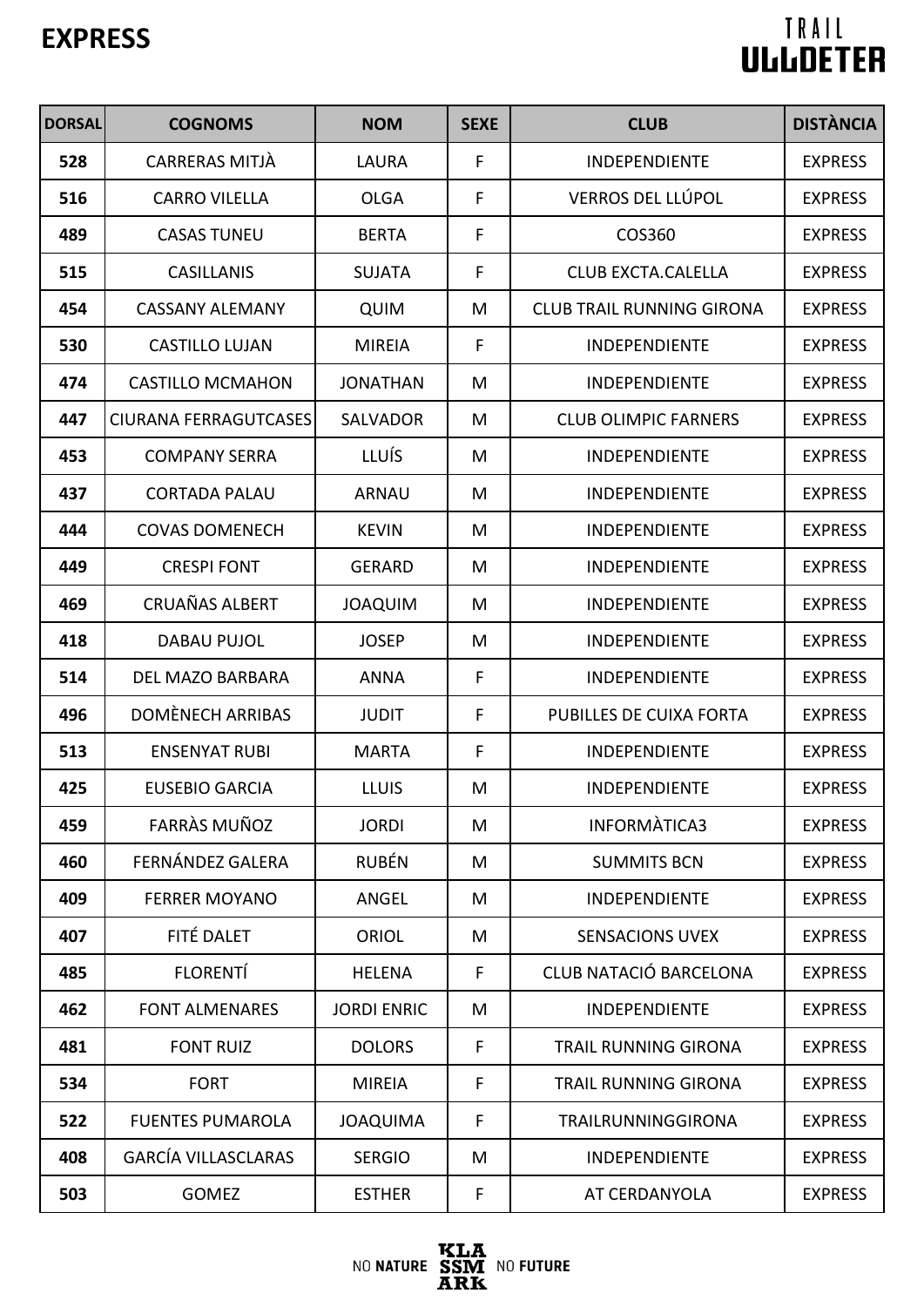| <b>DORSAL</b> | <b>COGNOMS</b>            | <b>NOM</b>     | <b>SEXE</b> | <b>CLUB</b>                        | <b>DISTÀNCIA</b> |
|---------------|---------------------------|----------------|-------------|------------------------------------|------------------|
| 482           | <b>GRIMAL I GRÈBOL</b>    | <b>ANNA</b>    | F           | <b>INDEPENDIENTE</b>               | <b>EXPRESS</b>   |
| 475           | <b>GUERRERO</b>           | <b>JULEN</b>   | M           | <b>CE SANLORIA</b>                 | <b>EXPRESS</b>   |
| 517           | <b>GUIXÀ PUENTE</b>       | <b>MONTSE</b>  | F           | <b>INDEPENDIENTE</b>               | <b>EXPRESS</b>   |
| 471           | <b>HAIGH</b>              | <b>JAMES</b>   | M           | <b>INDEPENDIENTE</b>               | <b>EXPRESS</b>   |
| 446           | <b>HARKES</b>             | <b>PETER</b>   | M           | <b>INDEPENDIENTE</b>               | <b>EXPRESS</b>   |
| 510           | <b>HERRERA VILAFRANCA</b> | <b>MAITE</b>   | F           | <b>INDEPENDIENTE</b>               | <b>EXPRESS</b>   |
| 423           | <b>HIJANO DOMENECH</b>    | <b>RAFAEL</b>  | M           | <b>INDEPENDIENTE</b>               | <b>EXPRESS</b>   |
| 435           | <b>HORTELANO RIU</b>      | <b>ALEIX</b>   | M           | <b>INDEPENDIENTE</b>               | <b>EXPRESS</b>   |
| 529           | HURTADO NUÑEZ             | <b>ANA</b>     | F           | <b>INDEPENDIENTE</b>               | <b>EXPRESS</b>   |
| 531           | <b>INFANTE GARCÍA</b>     | <b>MAR</b>     | F           | UNIÓ EXCURSIONISTA DE VIC          | <b>EXPRESS</b>   |
| 484           | <b>JUAN-CAMPS</b>         | LARA           | F           | <b>INDEPENDIENTE</b>               | <b>EXPRESS</b>   |
| 457           | <b>JUANES MENDOZA</b>     | <b>SERGI</b>   | M           | <b>INDEPENDIENTE</b>               | <b>EXPRESS</b>   |
| 439           | <b>LAMPREAVE VALLS</b>    | <b>GUILLEM</b> | M           | <b>AUTOCARAVANES CARRERAS</b>      | <b>EXPRESS</b>   |
| 501           | <b>LEON</b>               | <b>DANIELA</b> | F           | <b>INDEPENDIENTE</b>               | <b>EXPRESS</b>   |
| 523           | <b>LLISTAR CHARQUES</b>   | <b>JULIA</b>   | F           | <b>INDEPENDIENTE</b>               | <b>EXPRESS</b>   |
| 505           | LOPEZ BERDUM              | YOLANDA        | F           | <b>CLUB TRIATLÓ GRANOLLERS</b>     | <b>EXPRESS</b>   |
| 426           | LÓPEZ DEL AMOR            | <b>JORDI</b>   | M           | <b>TITAN'S</b>                     | <b>EXPRESS</b>   |
| 456           | <b>MARCH MARCH</b>        | <b>JORDI</b>   | M           | <b>CLUB D'ATLETISME NOU BARRIS</b> | <b>EXPRESS</b>   |
| 400           | <b>MARINA</b>             | <b>ALBERT</b>  | M           | AT CERDANYOLA                      | <b>EXPRESS</b>   |
| 422           | <b>MARTIN VIDA</b>        | ALEJANDRO      | M           | <b>INDEPENDIENTE</b>               | <b>EXPRESS</b>   |
| 406           | <b>MARTINEZ</b>           | <b>AITOR</b>   | M           | <b>INDEPENDIENTE</b>               | <b>EXPRESS</b>   |
| 546           | <b>MARTÍNEZ MILLET</b>    | <b>CARLA</b>   | F           | <b>INDEPENDIENTE</b>               | <b>EXPRESS</b>   |
| 547           | <b>MARTINEZ RODES</b>     | <b>GERARD</b>  | M           | <b>BLUE MOTORS</b>                 | <b>EXPRESS</b>   |
| 511           | <b>MARTINEZ RODRIGUEZ</b> | <b>MAITE</b>   | F           | <b>INDEPENDIENTE</b>               | <b>EXPRESS</b>   |
| 413           | <b>MAS FUSTER</b>         | <b>RAMON</b>   | M           | <b>MADTEAM</b>                     | <b>EXPRESS</b>   |
| 498           | <b>MCTAGUE</b>            | <b>ALY</b>     | F           | <b>INDEPENDIENTE</b>               | <b>EXPRESS</b>   |
| 487           | MELER GAYA                | <b>JUDIT</b>   | F           | <b>I RUN WITH LEIVA</b>            | <b>EXPRESS</b>   |
| 432           | <b>MORENO</b>             | <b>MAURICI</b> | M           | <b>INDEPENDIENTE</b>               | <b>EXPRESS</b>   |
| 461           | <b>MORERA</b>             | <b>GERARD</b>  | M           | <b>TXEIGO BALANCE</b>              | <b>EXPRESS</b>   |

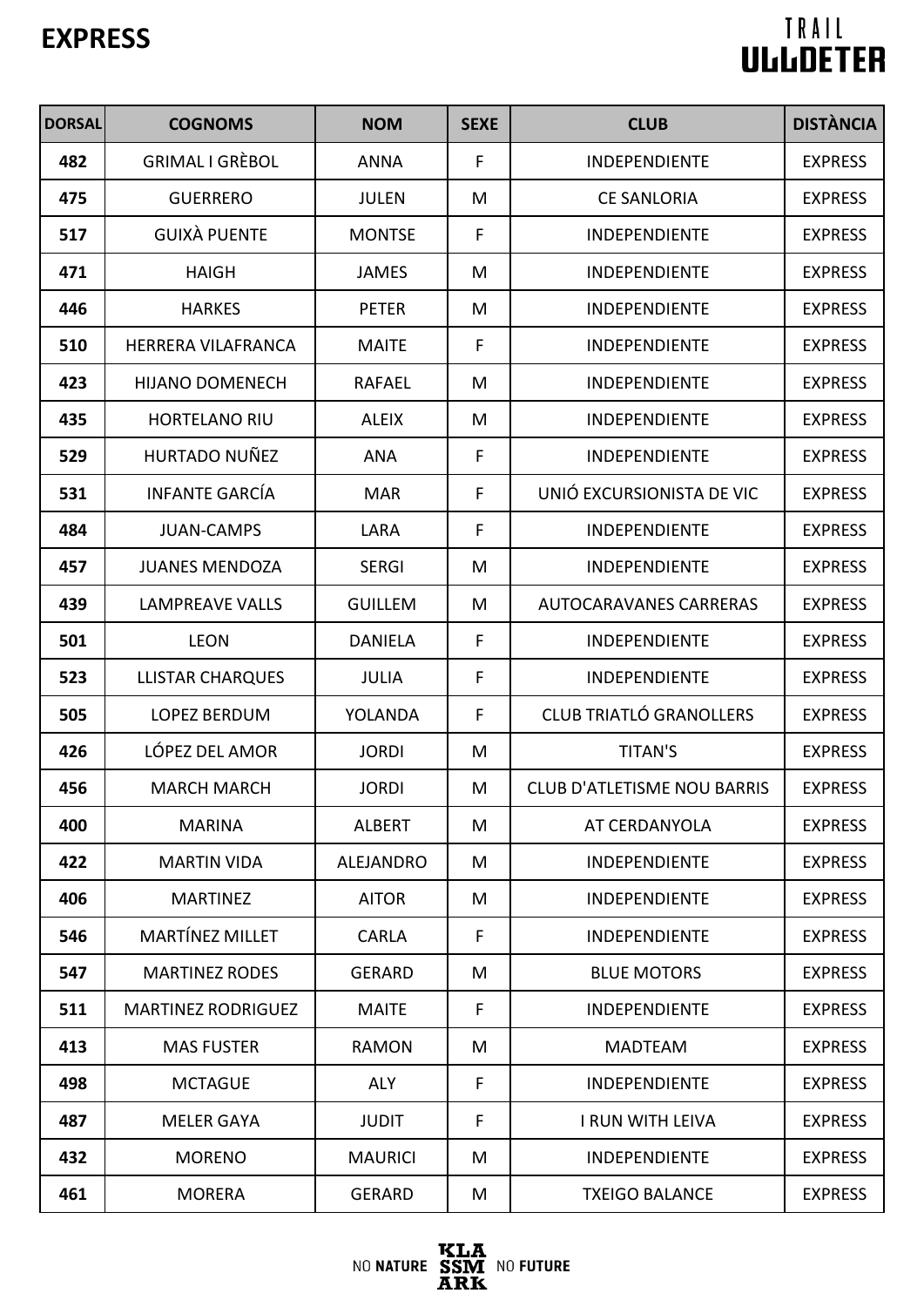| <b>DORSAL</b> | <b>COGNOMS</b>         | <b>NOM</b>       | <b>SEXE</b> | <b>CLUB</b>                       | <b>DISTÀNCIA</b> |
|---------------|------------------------|------------------|-------------|-----------------------------------|------------------|
| 433           | <b>MULLOR</b>          | <b>DANIEL</b>    | M           | <b>SUMMITS BCN</b>                | <b>EXPRESS</b>   |
| 430           | <b>MUNNÉ</b>           | <b>ROBERT</b>    | M           | <b>INDEPENDIENTE</b>              | <b>EXPRESS</b>   |
| 508           | <b>MUNNÉ AYZA</b>      | <b>GEORGINA</b>  | F           | <b>INDEPENDIENTE</b>              | <b>EXPRESS</b>   |
| 499           | MUÑOZ MARTÍNEZ         | <b>SANDRA</b>    | F           | <b>INDEPENDIENTE</b>              | <b>EXPRESS</b>   |
| 524           | <b>NAVARRO BLANCH</b>  | <b>IVET</b>      | F           | <b>INDEPENDIENTE</b>              | <b>EXPRESS</b>   |
| 410           | <b>NAVARRO MATEO</b>   | <b>PACO</b>      | M           | <b>INDEPENDIENTE</b>              | <b>EXPRESS</b>   |
| 458           | PAGÈS PUIGDEVALL       | <b>JOSEP</b>     | M           | <b>REDINK</b>                     | <b>EXPRESS</b>   |
| 404           | PALACIO FERNANDEZ      | <b>XAVIER</b>    | M           | <b>INDEPENDIENTE</b>              | <b>EXPRESS</b>   |
| 477           | PASCUAL MUÑOZ          | <b>ALEJANDRO</b> | M           | <b>INDEPENDIENTE</b>              | <b>EXPRESS</b>   |
| 527           | <b>PASTOR CRUZ</b>     | <b>MARIA</b>     | F           | CLUB ATLÈTIC L'ESPORTIU TORELLÓ   | <b>EXPRESS</b>   |
| 518           | <b>PELLICER MEDINA</b> | <b>MIRIAM</b>    | F           | <b>INDEPENDIENTE</b>              | <b>EXPRESS</b>   |
| 538           | <b>PEREZ CISNEROS</b>  | <b>PAULA</b>     | F           | <b>HALF RUNNERS</b>               | <b>EXPRESS</b>   |
| 434           | PEREZ GOTANEGRA        | <b>ALEIX</b>     | M           | <b>ATLETISME ROSES</b>            | <b>EXPRESS</b>   |
| 468           | PINÓS ALMENDROS        | <b>POL</b>       | M           | <b>INDEPENDIENTE</b>              | <b>EXPRESS</b>   |
| 491           | PLANAS GONZÁLEZ        | <b>MARINA</b>    | F           | <b>GLOBALTRAINER TEAM</b>         | <b>EXPRESS</b>   |
| 473           | POLO MARTIN            | <b>OSCAR</b>     | M           | <b>ONTRAIL</b>                    | <b>EXPRESS</b>   |
| 476           | <b>PONCE RICASTELL</b> | <b>JOSEP</b>     | M           | <b>INDEPENDIENTE</b>              | <b>EXPRESS</b>   |
| 486           | <b>PRAT ESQUERDO</b>   | <b>HEL·LENA</b>  | F           | <b>INDEPENDIENTE</b>              | <b>EXPRESS</b>   |
| 521           | PRIETO GARCÍA          | <b>RAQUEL</b>    | F.          | CENTRE EXCURSIONISTA DE BARCELONA | <b>EXPRESS</b>   |
| 542           | <b>PRIOR DE SOLA</b>   | <b>BEA</b>       | F           | <b>INDEPENDIENTE</b>              | <b>EXPRESS</b>   |
| 540           | <b>RAJA LENTIJO</b>    | <b>DAVID</b>     | M           | <b>INDEPENDIENTE</b>              | <b>EXPRESS</b>   |
| 480           | <b>RAMOS ALRIOLS</b>   | <b>MARINA</b>    | F           | <b>HALFRUNNERS</b>                | <b>EXPRESS</b>   |
| 464           | <b>RAPPANGE</b>        | <b>BJORN</b>     | M           | <b>INDEPENDIENTE</b>              | <b>EXPRESS</b>   |
| 414           | <b>RASNOVSKY</b>       | <b>DMYTRO</b>    | M           | <b>INDEPENDIENTE</b>              | <b>EXPRESS</b>   |
| 467           | <b>RAUS</b>            | <b>RAOUL</b>     | M           | <b>RUNNING 66</b>                 | <b>EXPRESS</b>   |
| 416           | <b>RICO VARGAS</b>     | <b>SERGI</b>     | M           | <b>INDEPENDIENTE</b>              | <b>EXPRESS</b>   |
| 490           | <b>RIERA CASTELLS</b>  | <b>SONIA</b>     | F           | <b>INDEPENDIENTE</b>              | <b>EXPRESS</b>   |
| 429           | RIPOLL PALMÉS          | PAU              | M           | <b>CLUB TRAIL RUNNING GIRONA</b>  | <b>EXPRESS</b>   |
| 497           | ROCA MARTÍ             | SÍLVIA           | F           | <b>UEC ANOIA</b>                  | <b>EXPRESS</b>   |

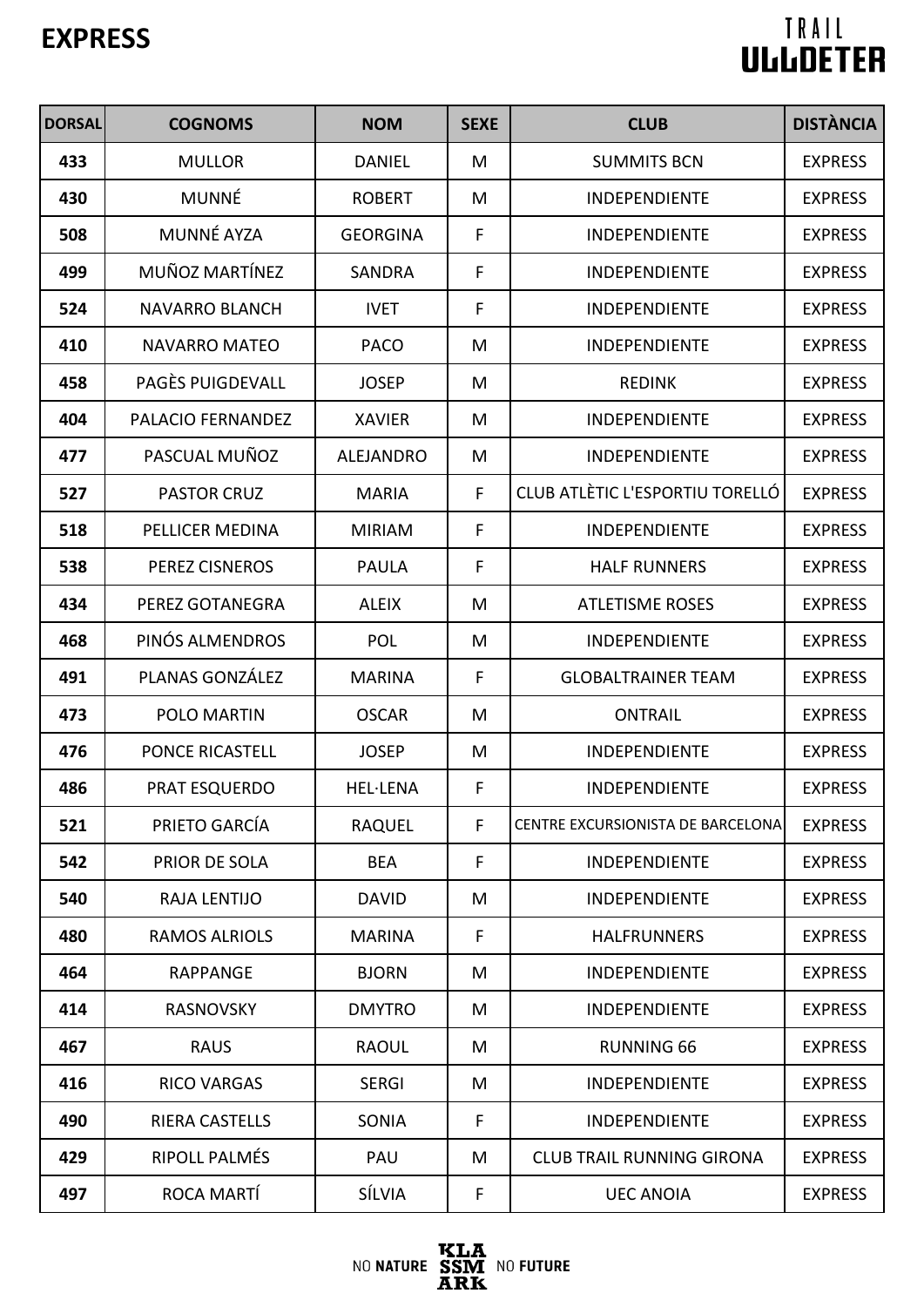| <b>DORSAL</b> | <b>COGNOMS</b>         | <b>NOM</b>          | <b>SEXE</b> | <b>CLUB</b>                        | <b>DISTÀNCIA</b> |
|---------------|------------------------|---------------------|-------------|------------------------------------|------------------|
| 478           | RODRIGUEZ MARTÍN       | PEDRO JUAN          | M           | <b>INDEPENDIENTE</b>               | <b>EXPRESS</b>   |
| 472           | RODRÍGUEZ RUIZ         | <b>SERGI</b>        | M           | <b>INDEPENDIENTE</b>               | <b>EXPRESS</b>   |
| 465           | ROS I LLOBET           | <b>MIQUEL</b>       | M           | <b>INDEPENDIENTE</b>               | <b>EXPRESS</b>   |
| 519           | <b>ROSET SELGA</b>     | <b>GISELA</b>       | F           | <b>INDEPENDIENTE</b>               | <b>EXPRESS</b>   |
| 504           | <b>RUBIO QUESADA</b>   | LAIA                | F           | <b>INDEPENDIENTE</b>               | <b>EXPRESS</b>   |
| 417           | <b>RUBIO SORT</b>      | ORIOL               | M           | <b>INDEPENDIENTE</b>               | <b>EXPRESS</b>   |
| 493           | <b>RUEDA BUENO</b>     | <b>ALEXANDRA</b>    | F           | <b>SUMMITS BCN</b>                 | <b>EXPRESS</b>   |
| 544           | <b>RULL BRAJONES</b>   | <b>CRISTINA</b>     | F           | INDEPENDIENTE                      | <b>EXPRESS</b>   |
| 466           | <b>SALGADO MOLINA</b>  | FERMÍN              | M           | <b>INDEPENDIENTE</b>               | <b>EXPRESS</b>   |
| 495           | <b>SAMPIETRO</b>       | <b>GEMMA</b>        | F           | <b>COLLSEROLA MOUNTAIN RUNNERS</b> | <b>EXPRESS</b>   |
| 415           | SANABRAS               | <b>ALEX</b>         | M           | <b>ADRC</b>                        | <b>EXPRESS</b>   |
| 419           | SANCHEZ DOÑATE         | <b>MARC</b>         | M           | <b>INDEPENDIENTE</b>               | <b>EXPRESS</b>   |
| 545           | SANFULGENCIO FERNANDEZ | <b>TOMAS</b>        | M           | <b>INDEPENDIENTE</b>               | <b>EXPRESS</b>   |
| 402           | <b>SANTS REBOLLO</b>   | <b>JORDI</b>        | M           | <b>INDEPENDIENTE</b>               | <b>EXPRESS</b>   |
| 443           | <b>SANZ FERNANDEZ</b>  | <b>FRANCESC</b>     | M           | <b>FAST COMPETICIO</b>             | <b>EXPRESS</b>   |
| 421           | <b>SIERRA PARDO</b>    | <b>BERNAT</b>       | M           | <b>INDEPENDIENTE</b>               | <b>EXPRESS</b>   |
| 420           | SIGÜENZA SANCHEZ       | <b>JAIME</b>        | M           | <b>INDEPENDIENTE</b>               | <b>EXPRESS</b>   |
| 520           | <b>SIMON COMA</b>      | <b>SILVIA</b>       | F           | <b>INDEPENDIENTE</b>               | <b>EXPRESS</b>   |
| 512           | <b>SOLER CASANOVAS</b> | <b>ERICA</b>        | F           | <b>VERROS DEL LLÚPOL</b>           | <b>EXPRESS</b>   |
| 452           | <b>STINELLI</b>        | <b>CARLO</b>        | M           | <b>INDEPENDIENTE</b>               | <b>EXPRESS</b>   |
| 445           | SUREDA CASTAÑER        | <b>JOAN</b>         | M           | <b>INDEPENDIENTE</b>               | <b>EXPRESS</b>   |
| 428           | <b>SUTHERLAND</b>      | <b>ESTON</b>        | M           | <b>TRAIL GIRONA</b>                | <b>EXPRESS</b>   |
| 543           | <b>TAKALA</b>          | <b>HENNA</b>        | F           | <b>INDEPENDIENTE</b>               | <b>EXPRESS</b>   |
| 536           | <b>TORRENS CARDONA</b> | <b>MIREIA</b>       | F.          | 100X100 FONDISTES TARREGA          | <b>EXPRESS</b>   |
| 424           | <b>TORRENT SALA</b>    | PAU                 | M           | <b>GECA</b>                        | <b>EXPRESS</b>   |
| 436           | <b>TORRES LEON</b>     | <b>MIQUEL</b>       | M           | <b>INDEPENDIENTE</b>               | <b>EXPRESS</b>   |
| 532           | <b>TURON</b>           | <b>JUDIT</b>        | F           | <b>INDEPENDIENTE</b>               | <b>EXPRESS</b>   |
| 405           | ULLASTRES GÓMEZ        | <b>ALBERT</b>       | M           | PASSESXSANTFELIU                   | <b>EXPRESS</b>   |
| 442           | <b>VAZQUEZ BLANCO</b>  | <b>MIQUEL ANGEL</b> | M           | <b>INDEPENDIENTE</b>               | <b>EXPRESS</b>   |